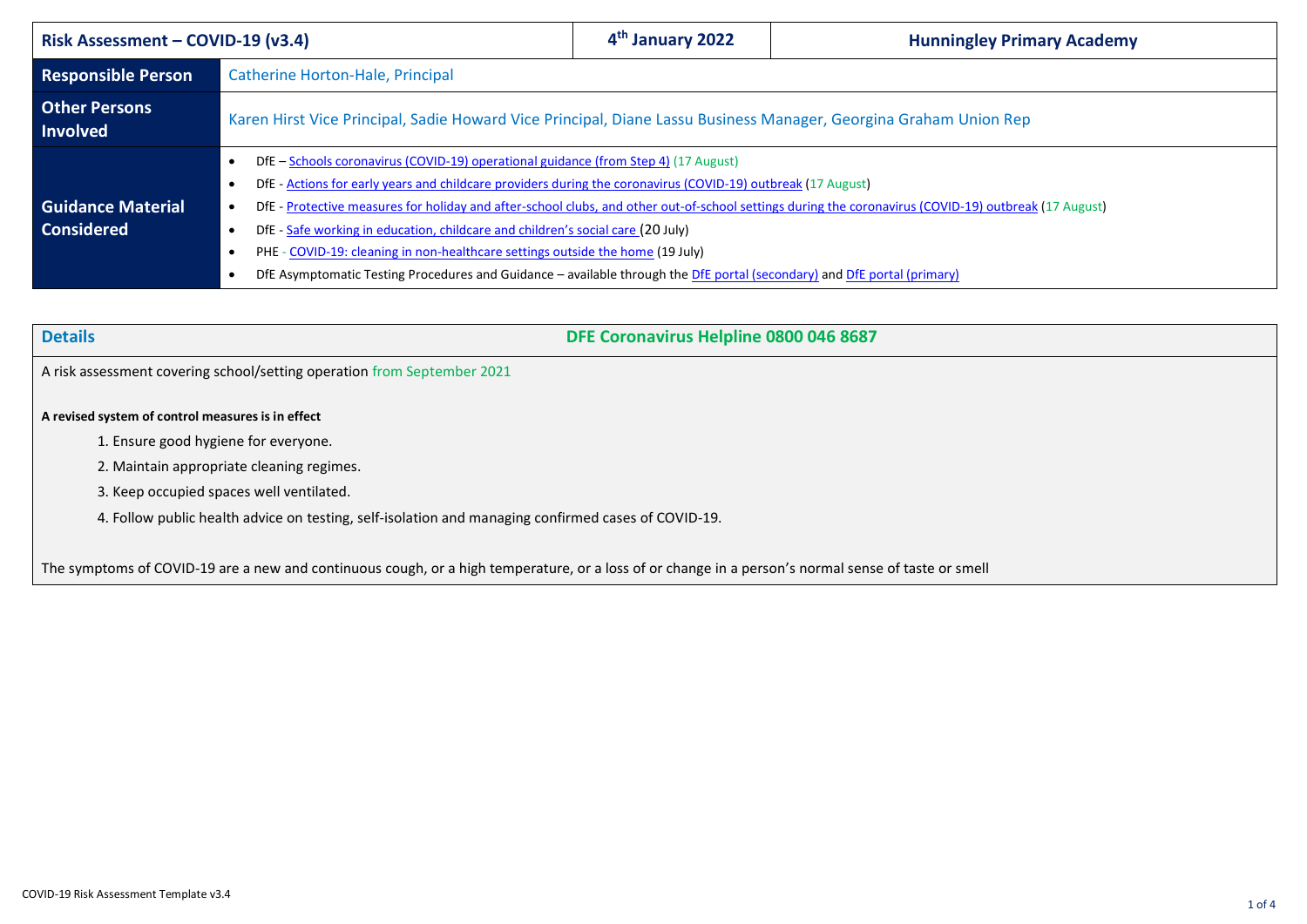| <b>Hazard</b>                           | Who is at<br><b>Risk</b>             | <b>How Can the</b><br><b>Hazards Cause</b><br><b>Harm</b>                           | <b>Control Measures Currently in Place</b>                                                                                                                                                                                                                                                                                                                                                                                                                                                                                                                                                                                                                                                                                                                                                                                                                                                                                                                                                                                                                                                                                                                                                                                                                                                                                                                                                                                                                                                                                                                                                                                                                                                                                                                                                                                                                          |
|-----------------------------------------|--------------------------------------|-------------------------------------------------------------------------------------|---------------------------------------------------------------------------------------------------------------------------------------------------------------------------------------------------------------------------------------------------------------------------------------------------------------------------------------------------------------------------------------------------------------------------------------------------------------------------------------------------------------------------------------------------------------------------------------------------------------------------------------------------------------------------------------------------------------------------------------------------------------------------------------------------------------------------------------------------------------------------------------------------------------------------------------------------------------------------------------------------------------------------------------------------------------------------------------------------------------------------------------------------------------------------------------------------------------------------------------------------------------------------------------------------------------------------------------------------------------------------------------------------------------------------------------------------------------------------------------------------------------------------------------------------------------------------------------------------------------------------------------------------------------------------------------------------------------------------------------------------------------------------------------------------------------------------------------------------------------------|
| <b>Infection</b><br>Control<br>(people) | Staff,<br>Pupils,<br><b>Visitors</b> | Staff contracting<br>COVID-19                                                       | Staff who are required to quarantine having recently visited a county outside the common travel area will not come into school<br>$\bullet$<br>Staff are encouraged to take part in asymptomatic testing twice per week.<br>$\bullet$<br>Any staff member with symptoms of COVID-19 is sent home to self-isolate until they have received a negative PCR test.<br>$\bullet$<br>Where an LFD test returns a positive result the staff member must self-isolate and arrange a PCR test.<br>$\bullet$<br>Anyone having to go home will be encouraged to not use public transport where this is applicable<br>$\bullet$<br>Where a PCR test returns a positive result:<br>The staff member must notify the school of the test result immediately<br>$\circ$<br>The staff member self-isolates in line with self-isolation guidance<br>$\circ$<br>The school will review the case against the Group guidance on COVID-19 and ARMS.<br>$\circ$<br>If the PCR test result is negative the staff member can return to school.<br>$\bullet$<br>Staff are encouraged to continue twice weekly home testing in line with PHE/DfE guidance whenever they are due to come into<br>$\bullet$<br>school<br>Any fully vaccinated staff identified as close contacts of a positive case are advised to carry out a Lateral Flow Test immediately,<br>arrange a PCR Test and carry out a Lateral Flow test before attending work daily. It is expected that they will attend school.                                                                                                                                                                                                                                                                                                                                                                                                  |
|                                         |                                      | <b>Pupils contracting</b><br>COVID-19<br><b>Visitors</b><br>contracting<br>COVID-19 | Any pupil with symptoms of COVID-19 is told to self-isolate and undertake a PCR test. The pupil/parents are instructed to notify the<br>$\bullet$<br>school of the test result. A negative PCR test result means the pupil can return to school.<br>Anyone having to go home will be encouraged to not use public transport where this is applicable<br>$\bullet$<br>Clinically extremely vulnerable pupils can attend unless under specific medical advice not to do so<br>$\bullet$<br>Pupils/children who are required to quarantine having recently visited a county outside the common travel area must not come into<br>$\bullet$<br>school<br>Where an LFD test returns a positive result the pupil will self-isolate and be advised to arrange a PCR test, continuing to self-isolate if<br>$\bullet$<br>the result is positive.<br>People who are under 18 years and six month, those who are fully vaccinated or those who cannot be vaccinated due to medical<br>reasons and those involved in a clinical trial are not required to isolate if they have been in close contact with a known case, unless<br>they are displaying symptoms. They should minimise contacts until they have received the results of a PCR Test; they should also<br>undertake daily LFT until results of PCR are known.<br>Details of positive Covid-19 cases must not be shared with parents. This would be a breach of confidentiality and GDPR. Children<br>$\bullet$<br>under 18 years and six months are not required to isolate if they have been in close contact with a positive case.<br>Details of any specific local procedures are communicated to all visitors before they come to site.<br>$\bullet$<br>Parents are advised to drop children off alone, i.e. not to come with partners or family and not to congregate at the<br>$\bullet$<br>school entrance. |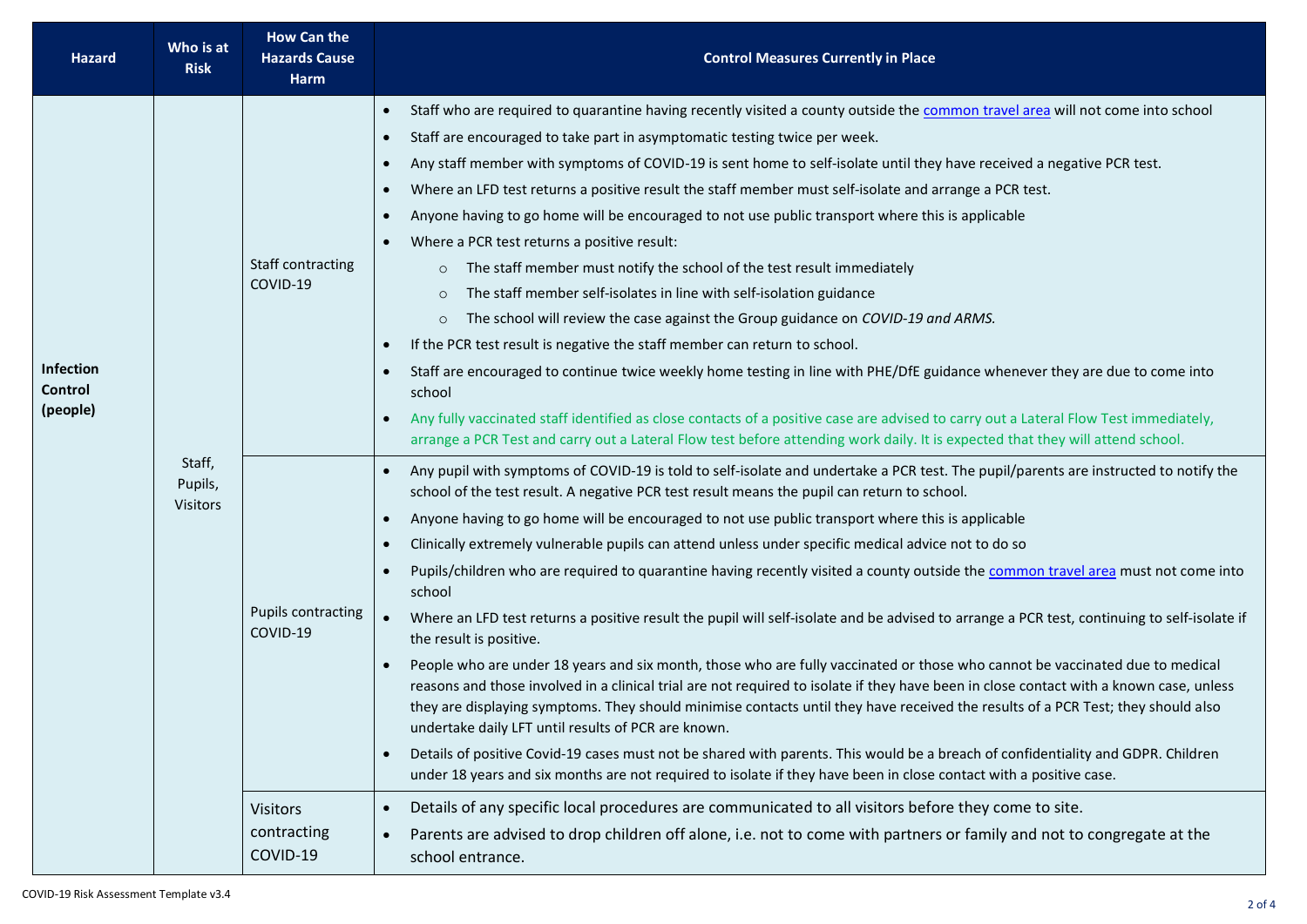| Suspected /<br>confirmed case<br>in school | Staff/<br>pupils                     | Potential<br>contamination of<br>surfaces and for<br>person to person<br>spread                                          | Contractors attending while school is operational are given access on a case by case basis. Where access is granted it is on<br>$\bullet$<br>the understanding that they accept the schools risk assessment and safety controls.<br>Contractors will be signed posted to the risk assessment on the school's website and by signing in they are accepting the<br>risk assessment.<br>Pupil/staff member sent home and instructed to arrange a COVID-19 PCR test.<br>$\bullet$<br>Pupils with symptoms are isolated in a dedicated room with an open window if possible. Any rooms used will be cleaned once they<br>$\bullet$<br>have left.<br>Cleaning and disinfection of the area is carried out in accordance with DfE guidance COVID-19: cleaning of non-healthcare settings<br>$\bullet$                                                                                                                                                                                                  |
|--------------------------------------------|--------------------------------------|--------------------------------------------------------------------------------------------------------------------------|-------------------------------------------------------------------------------------------------------------------------------------------------------------------------------------------------------------------------------------------------------------------------------------------------------------------------------------------------------------------------------------------------------------------------------------------------------------------------------------------------------------------------------------------------------------------------------------------------------------------------------------------------------------------------------------------------------------------------------------------------------------------------------------------------------------------------------------------------------------------------------------------------------------------------------------------------------------------------------------------------|
| Infection<br><b>Control</b><br>(practices) | Staff,<br>Pupils,<br><b>Visitors</b> | Operational<br>practices in place<br>to minimise the<br>risk of the spread<br>of infection                               | <b>Good Hand and Respiratory Hygiene</b><br>Hands are cleaned regularly by all pupils, staff members and visitors and soap and running water or hand sanitiser is readily available<br>for this purpose.<br>'Catch-it, bin-it, kill-it', promoted throughout school.<br>$\bullet$<br><b>Cleaning</b><br>A cleaning schedule is in place with an emphasis on frequently touched surfaces<br>$\bullet$<br>Cleaning following confirmed/suspected case carried out in accordance with PHE guidance COVID-19: cleaning of non-healthcare<br>settings<br><b>Outbreak Management Plans</b><br>Mechanisms are in place for the rapid deployment of enhanced control measures, e.g. face coverings in communal areas, phase<br>bubbles, enhanced both personal and building cleaning, restricting the use of communal spaces, virtual staff meetings, & restricting<br>visitors to site, should the school be advised to do so by a relevant body (central government, Local Director of Public Health) |
| <b>Infection</b><br>Control<br>(premises)  | Staff,<br>Pupils,<br><b>Visitors</b> | Changes to or<br>introduction of<br>physical control<br>measure to<br>minimise the risk<br>of the spread of<br>infection | The whole school is kept well ventilated insofar as the ventilation systems allow and whilst maintaining a suitable teaching and<br>$\bullet$<br>working environment.<br>Mechanical ventilation systems are set to 'fresh air' mode where possible.<br>$\bullet$<br>Single room ventilation systems continue to operate as normal<br>$\bullet$<br>Windows are opened where possible, where temperature allows it, and where doing so does not create undue risks.<br>$\bullet$<br>Where no mechanical ventilation is provided, windows are fully opened at least at every break time to vent the room<br>$\bullet$<br>Non-fire doors are propped open to support ventilation and to remove need for hand contact<br>$\bullet$<br>Enhanced cleaning in communal areas and areas that have high hand contact.<br>$\bullet$                                                                                                                                                                        |